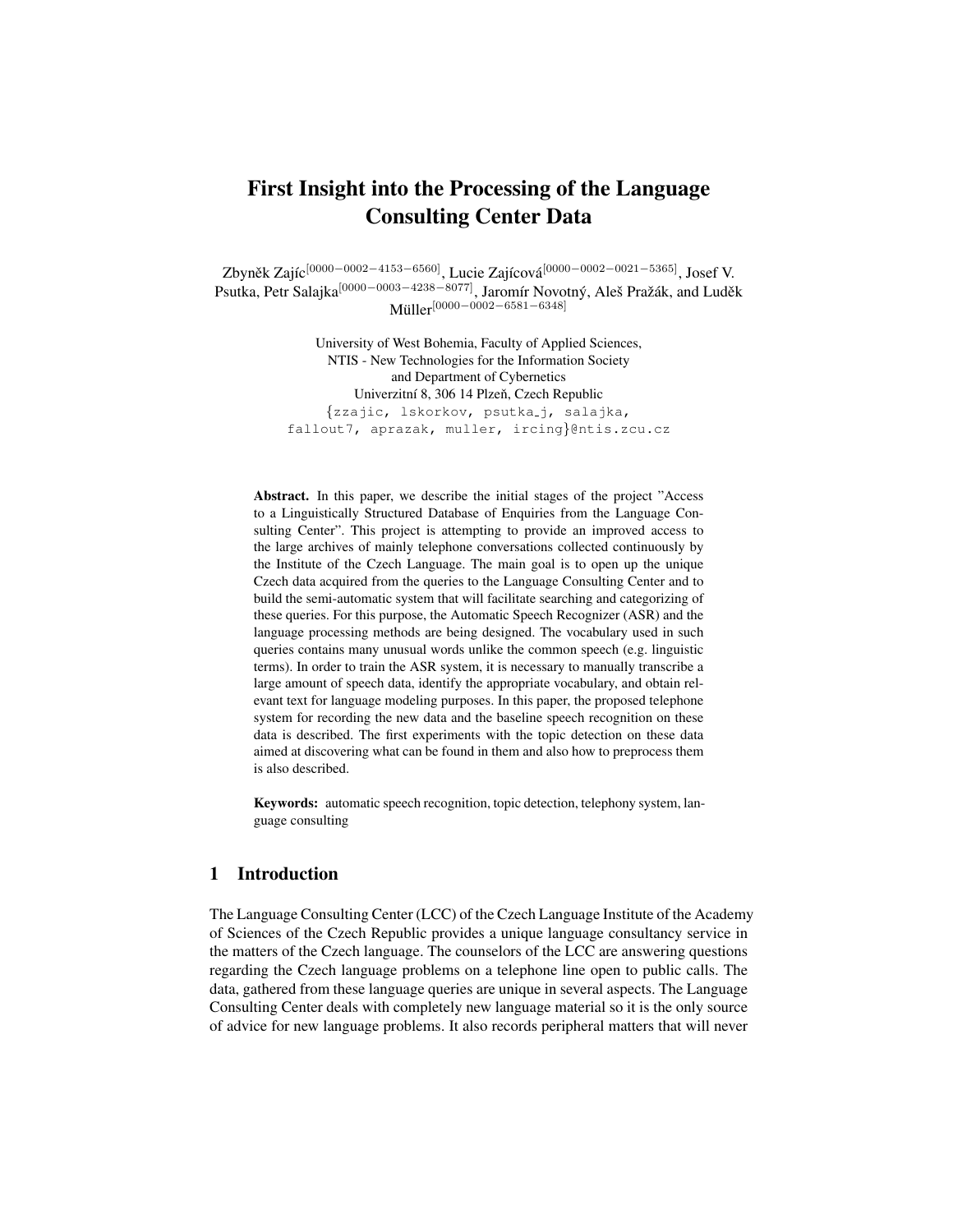be explained in dictionaries and grammar books as these are focused on the core of the language system.

The main goal of the project "Access to a Linguistically Structured Database of Enquiries from the Language Consulting Center" is to publish these unique data acquired from the queries from the LCC and to deal with them in a new, user-friendly language software database. In order to make these data more accessible a semi-automatic system for processing the queries and recording them in the database is being created. The aim of publishing these data is not only to provide the practical help for users solving language problems but also to create a tool that would preserve those language data as a national attribute. These data are not preserved in any other linguistic source as these sources have a different focus (see section 2 for a detailed description).

The final system is designed to be a flexible tool that would work long after the project is finished. A semi-automatic system for processing the queries and recording them in the database is being created. The system will facilitate searching and categorizing the queries by the language counselors and database users. For this purpose, the Automatic Speech Recognizer (ASR) and the language processing methods (like topic detection, keyword spotting, etc.) are being designed to describe the speech data to allow their better accessibility. From the description of the nature of the data can be seen a clear challenge for the ASR and the language processing methods. The queries often contain a new language material (new expressions, foreign words, etc.) for language counselors themselves and the vocabulary also contains many unusual words compared to the normal speech (e.g. linguistic terms). From this, it appears that the query dictionary contains words that are not used in the common Czech language, they either fall into the domain of linguistics, or may be completely new to the language itself.

The goal of our system is to help the language counselors with the description of the queries, the system will provide the recognized text and the suggestions for topics etc., but the final decision is on the counselor himself. Furthermore, the automatically recognized text can be used for searching in the database and creating statistics about the content of it. In this initial phase of the project the ASR and the topic detection methods are developed to help the language counselors and other users to work with these data.

The telephone calls from the LCC are considered to be the primary source for the database and also for our training process, but for the start of the project, the Czech Language Institute also has some stored old email communication with user queries which can be used for the first experiments. Before this project, the LCC has been recording data only on the analog telephone line  $(8kHz, \mu$ -law resolution) stored only in mono (counselor and user mixed in one channel). These data are very insufficient for the automatic recognition and subsequent categorization because of their bad quality and the difficulty in separating the question and the answer properly. For this purpose, the new recording system was applied to store the queries called to LCC with better quality (8kHz, 16bit resolution) and with separated channels. The biggest improvements are the significantly higher signal-to-noise ratio and separated speakers in different channels. Because of the difficulty to describe the challenging language material in queries fully automatically, the recording system allows the user to specify the content of speech query during the recording to give more precise information for further semi-automatic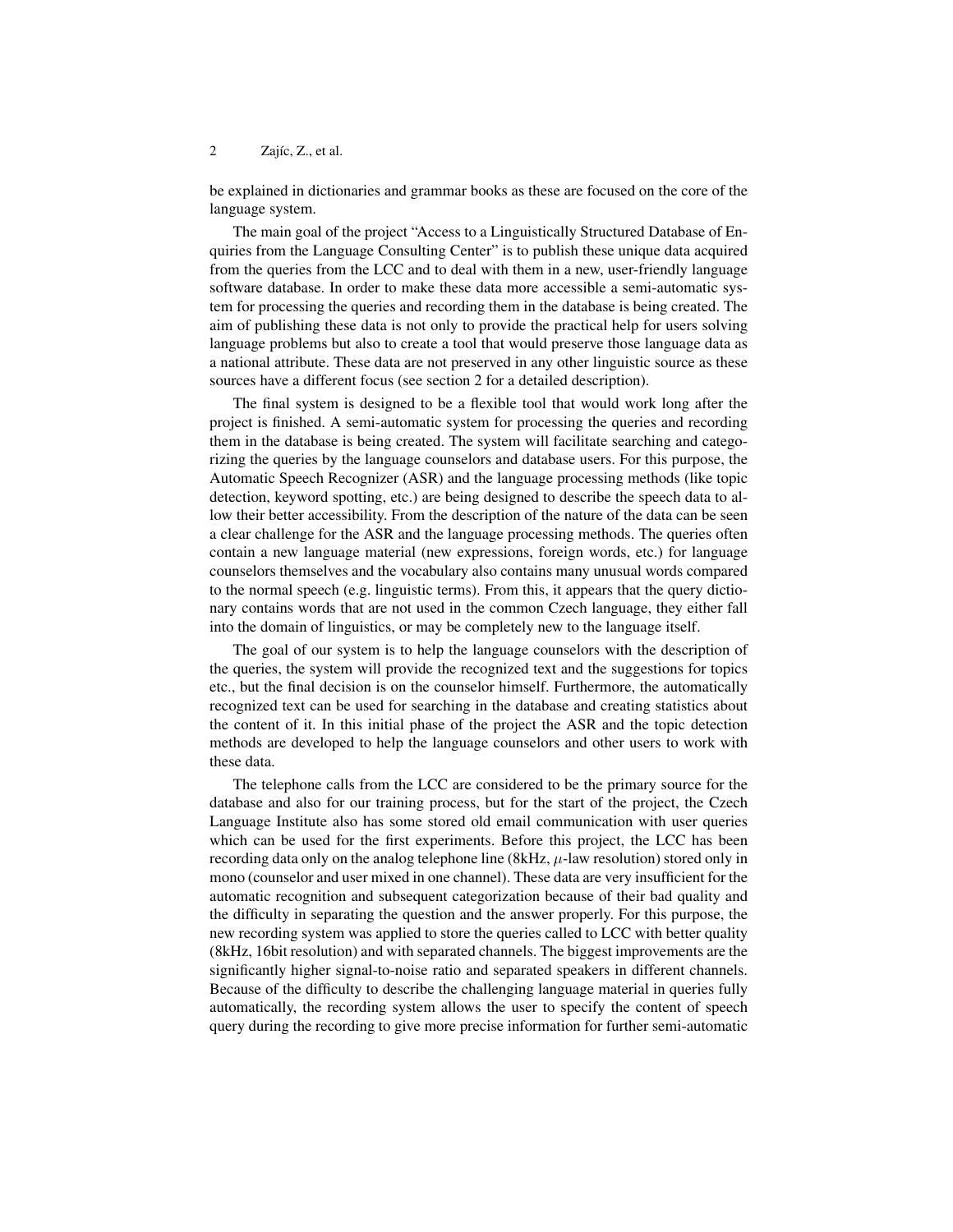processing. The proposed telephone recording system is described in section 2.1 and the results of the ASR are shown in section 3.

The final goal is to classify the query into the linguistic topics and store it in the linguistics database. The query will be stored with automatically recognized speech transcript and semi-automatically assigned linguistic categories. The definition of these actual topics is one of the goals of this project (the part of the partner of the project, the Czech Language Institute). The first experiments with the topic detection methods on these data can be seen in section 4.

# 2 Data

The previous calls to the LCC were stored as a low quality recordings and are not accessible to the public, so there was no way to search in a previously answered questions. The newly designed system would allow the users to search in the previous questions and look for the answers in them. The database would also serve as a collective historic memory of the evolution of the Czech language and grammar rules.

#### 2.1 Telephony System

High-quality records are essential for automatic speech recognition (ASR). Before this project started, the LCC used an analog phone line of a low voice quality. Moreover, both channels (incoming and outgoing) were mixed. After the first experiments on the existing low-quality mono data, we decided to look for another approach to improve the quality of the newly collected data. After examining possible options, we decided to design a new system based on the Voice over Internet Protocol (VOIP) and Asterisk [2] as an open source telephony platform.



Fig. 1. Telephony System

The Figure 1 shows the architecture of the telephony system. "On-line Operator" responds to the customer queries in the time of the LCC open hours. He also uses the web application to write down some notes about the responded queries, and he assigns the call to one or more "Off-line Operators" (linguistic experts) for post-processing according to their expertise. At this time, the "Off-line Operators" divide the call into queries and write down their classification based on the linguistic topic tree. These data are used as labels for the automatic topic detection. This post processing is really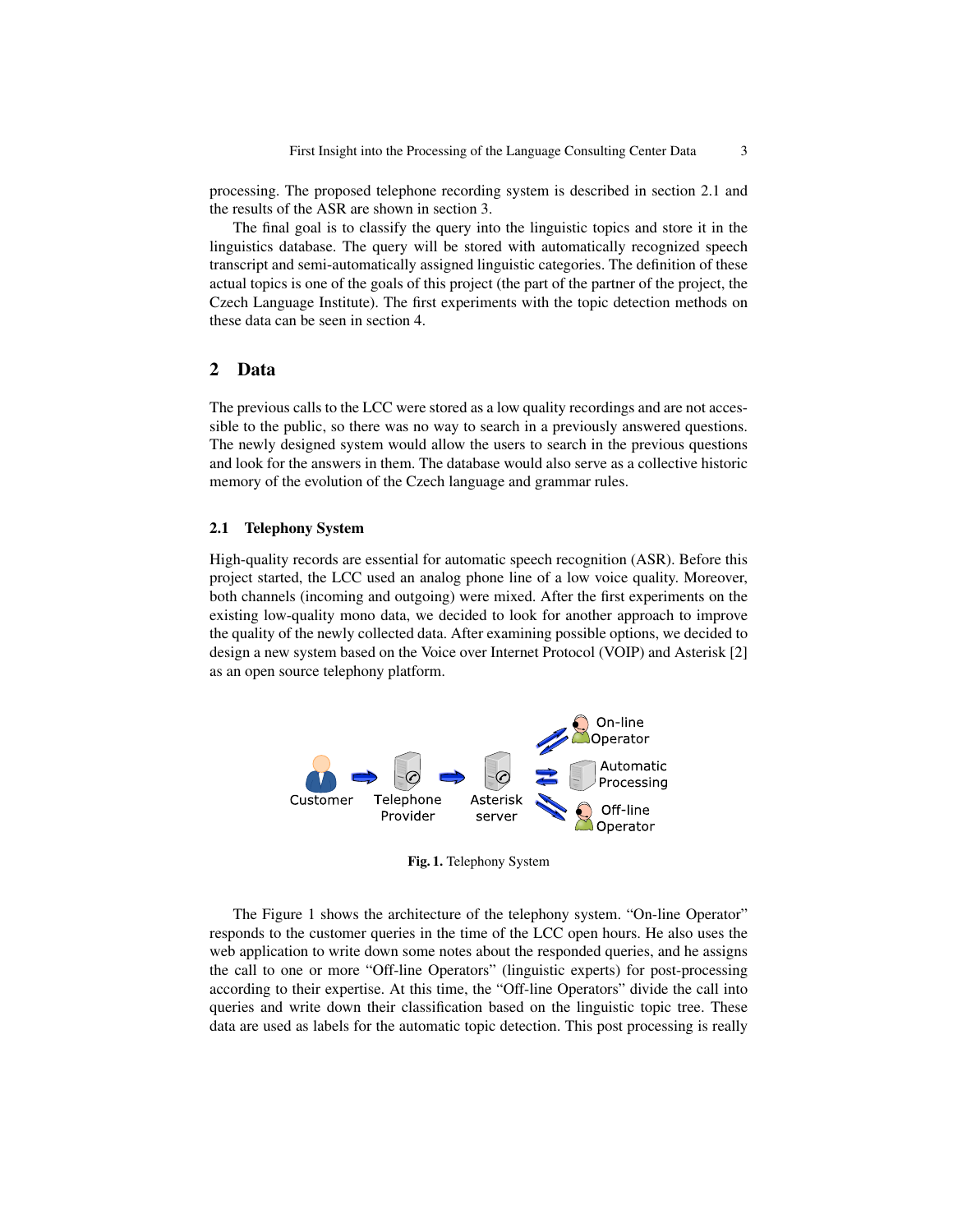time consuming for the "Off-line Operators", so we suppose, in future, the process will reverse and the calls will be automatically spit into the queries concerning a single linguistic question and assigned the automatic topic at the time of the call and the "Offline Operators" will only check the correctness or fine-tune the data.

# 3 Baseline Automatic Speech Recognition System

This section describes the baseline Automatic Speech Recognition system designed to describe the speech data to allow their better accessibility in the final online database. The data represent a clear challenge for the ASR system as they often contain a new language material and the vocabulary also consists of many unusual words compared to the normal speech.

#### 3.1 Front-End and Acoustic Modeling

For the stereo data the standard Kaldi "nnet" recipe [14] (with RBM pre-training for every layer) was used for hybrid DNN/HMM model, with approx. 5000 states, DNN 6 layers with 2048 neurons each, learning rate starts at 0.008 and using early stopping criteria. The model was trained on 500 hours of spontaneous telephone speech, all converted into the quality of target data. As the feature descriptor, we used a DNN introduced in the paper [20]. Short-time feature vectors are computed from an absolute spectrum by the means of a small NN (which has 256 neurons in an only one hidden layer and 16 neurons in an output layer), mean and variance normalization and all relevant delta and delta-delta coefficient are then computed. Finally, a linear transformation (trained simultaneously with the small NN) is used to splice (21-vectors-long) the time window of all the previous features into the resultant vectors (with 40 features).

The model was trained on various 500 hours of spontaneous telephone speech corpora ([3], [13] and other unpublished sources), all converted into target quality.

# 3.2 Language Modeling

For the better aim of the language model, we trained a domain LM [11] with the dictionary size 174k as a standard trigram language model with Kneser-Ney smoothing with maximal entropy criterion. This model was trained on the available transcribed data from LCC of the language counselor (0.5 million tokens) and the client (0.5 million tokens) and from the email communication (counselor 3.8 million tokens and client 3.4 million tokens). For the resulting LM model we have mixed these four available data sets with weights 0.70, 0.16, 0.10 and 0.04 for counselor LM and with weights 0.62, 0.23, 0.03 and 0.12 for client LM. As you can see the main influences were on the data from transcription of the language counselor calls in both cases.

#### 3.3 Experiments with ASR

In the results of the proposed system on the stereo data (shown in Table 1) can be seen the higher correctness of ASR for the language counselor. There is a limited amount of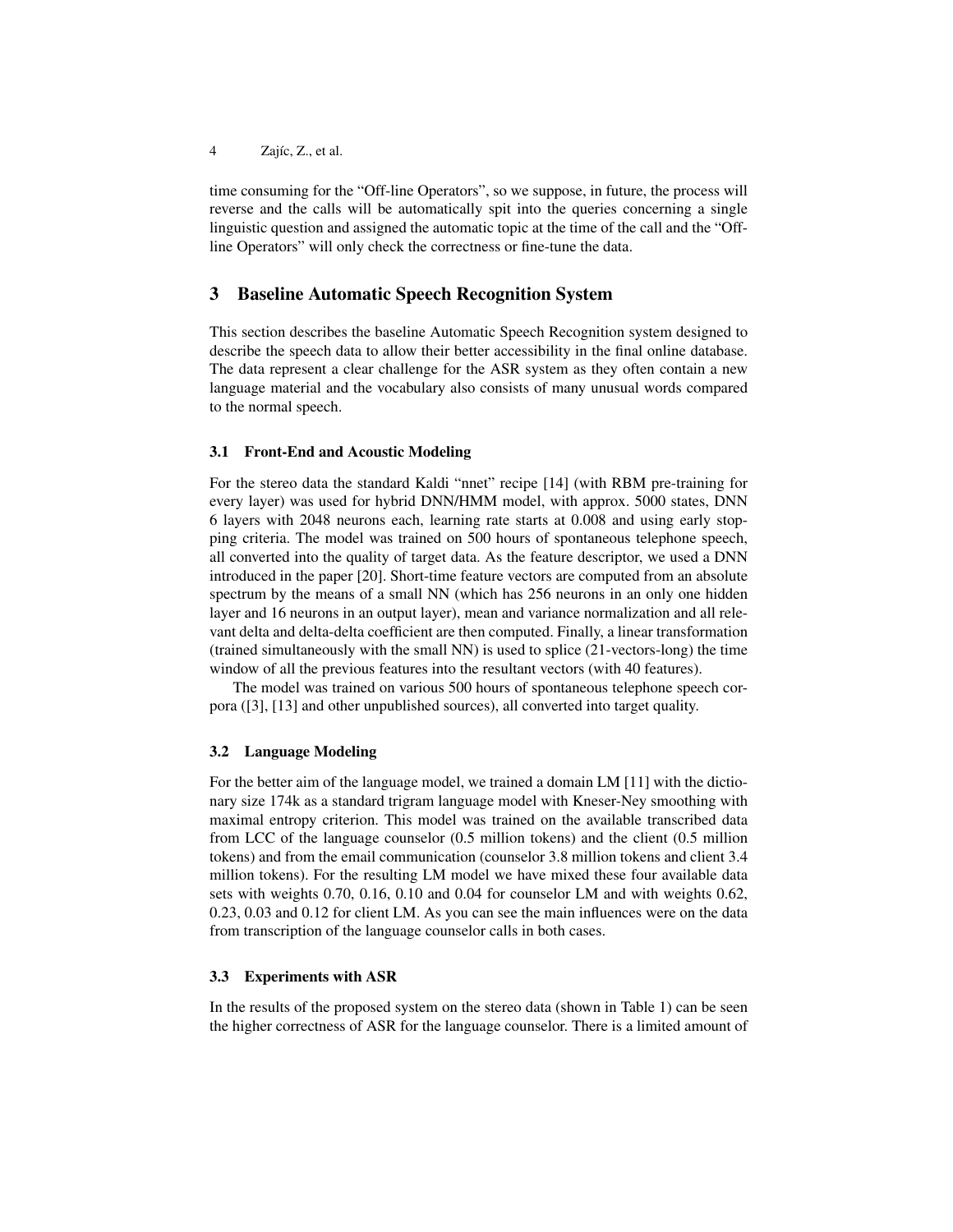| 85.03<br>82.41<br>language counselor |  |
|--------------------------------------|--|
|                                      |  |
| 78.62<br>client of LCC<br>82.52      |  |

**Table 1.** Correctness [%] (Corr) and Accuracy [%] (Acc) for the ASR system on stereo data separately evaluated for the language counselor and the client.

transcribed data from LCC, so the test was made only on a small number of sentences. From the results can be seen that the language counselors speech has better accuracy of transcription. It is mainly caused by the professionality of the speaker (his confidence about the topic, the consistent vocabulary and less colloquial speech) compared to the client of LCC. Still, the accuracy of this ASR can be enhanced by improving the AM and with the use of LM trained on more transcribed data of LCC which are now of limited amount. Also, the knowledge that the specific language counselor is speaking (from the finite set of speakers) can be used to improve the accuracy of ASR, e.g. by adapting the AM on that speaker or by choosing the speaker dependent AM for each particular speaker in the counselor part of the conversation. Those are the aims of the project in the next years.

# 4 Topic Detection

As stated before, one of the goals of this project is to develop a semi-supervised topic detection system, which would help the counselors from the LCC to faster categorize the newly recorded query into the database. The idea is, that the topic detection system would try to identify the topic of the query as soon as the call ends and the recording is processed with the ASR system, so the counselor would be provided with this information when he starts to fill in the metadata of the query call. The topics would correspond to the linguistic categories defined by the Czech Language Institute, that is organized in a rich hierarchical structure - linguistic topic tree with hundreds of leaves as linguistics categories. In this state of the project, our goal is to find the essence of the particular query and categorized it into the higher level of the topic tree (find the meta-category). According this classification, the suitable language counselor will be chosen with an appropriate expertise to precise decision about the topic in the query.

#### 4.1 Unsupervised Topic Detection

For the first experiments, the LCC has supplied us with the stored older queries in the text only form, consisting of 2126 letters with only the counselors answer (without the original query) and 70718 email communications, mostly containing both the query and the answer. All text parts were lemmatized since lemmatization was shown to improve the effectiveness of natural language processing methods in highly inflected languages (as is the Czech language) [4][15][5]. For the lemmatization, an automatically trained lemmatizer described in [6][7] was used. The comparison of the use of the original and the lemmatized text is also shown in section 4.1.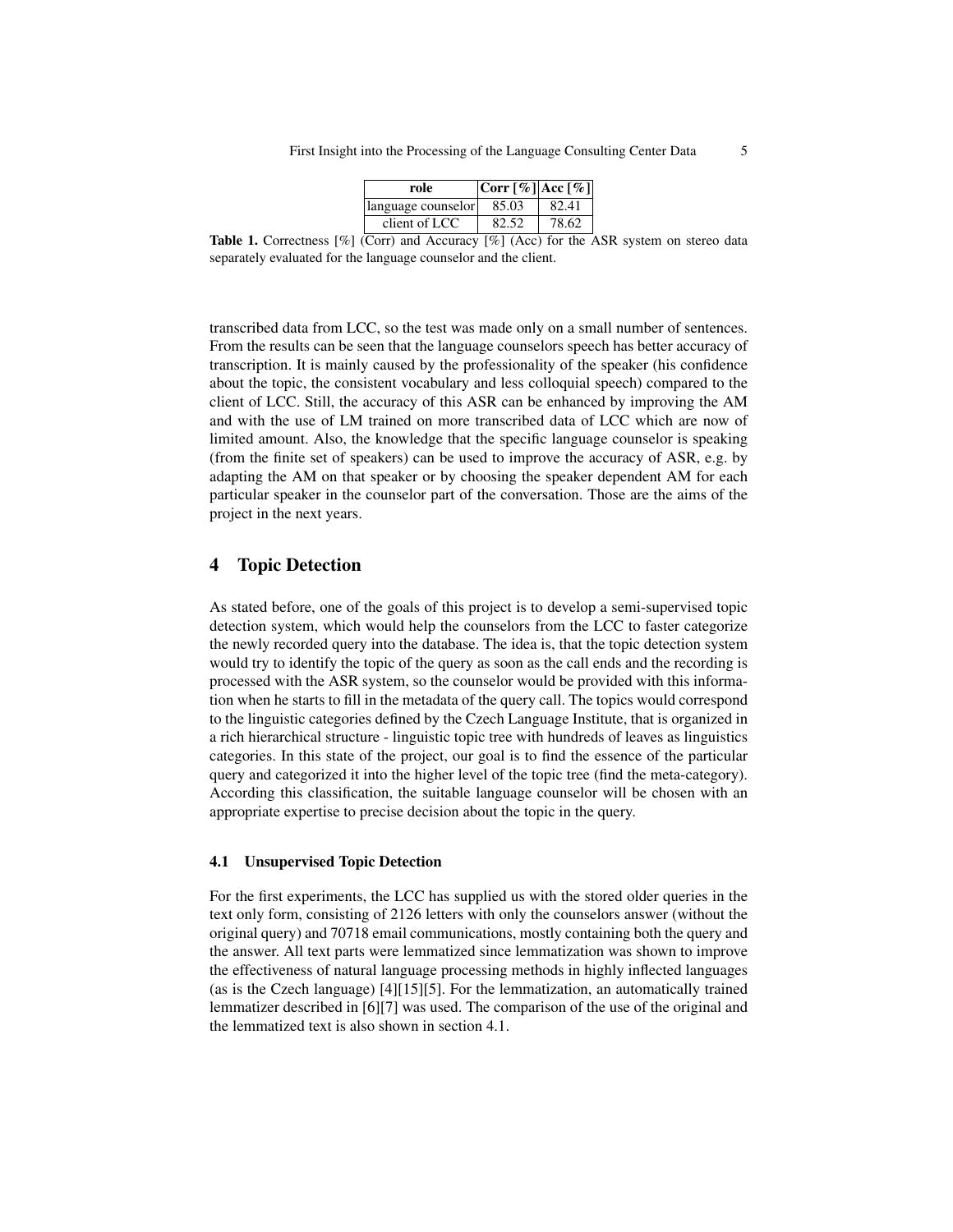We have tried three approaches, the first one was the classic K-means clustering algorithm [10] on the texts preprocessed with the TF-IDF weighting and Latent Semantic Analysis (LSA) [8]. The top terms from each cluster were printed out to find the contents of the cluster. The other two approaches are the Latent Dirichlet Allocation (LDA) [1] method applied on the raw TF count vectors and the Non-negative Matrix Factorization (NMF) [12] method applied on the TF-IDF weights vectors, similarly, as in the K-means method, the top topics were printed out. Since we do not have the "ground truth" topic annotations for our data, the experiments were aimed mostly on discovering some properties of the data, which we can use in our future system development. For this experiment only the counselors answers were used. For all algorithms, we have tried the setting of the number of clusters (topics) from 2 to 50, subjectively the best number of clusters seems to be around 20 clusters, where the clusters are general enough. The results of all approaches were quite similar, the top words or topics found in them are almost identical. In the lack of annotated data for proper objective evaluation, we can only state that the results are very promising and the most common topics distinctively emerged. The most common queries (most distinctive clusters in the setting of around 20 clusters, the rest was either incomplete questions, greetings, or infrequent questions merged together) are about (this was also confirmed by the LCC counselors): How to form feminine surnames from masculine ones; How the write the capital letters in street names with a preposition in it; If it is correct to write Romany or Gypsy; What case to use when addressing somebody; How to write capital letters in the geographical terms (actually split into two clusters about towns and generally); How is the official form of degree abbreviations; How to properly write punctuation when using different subordinate clauses; How to decline the adjectives connected with a noun; What is the meaning of some word; And also a quite big cluster of answers, that the LCC provides only the linguistic consulting, not the legal consulting.

Lemmatization The results presented in the previous section were achieved on the lemmatized data since from our previous experience with the processing of the Czech data the lemmatization tends to improve the results. Our next experiment was aimed at confirming or disproving this assumption. We have repeated the previous experiment also on the non-lemmatized data and it can be confirmed, that the results are better with the use of the lemmatization to preprocess the text data. With the non-lemmatized data the formed clusters seems to be less meaningful and also the description with the top words/topics is less readable. The lemmatized results contain only descriptive words and the topic of the cluster can be easily derived from them. On the other hand, with the non-lemmatized data, the top words contain nondescriptive and also common words so the actual topic of the cluster is hard to derive (only by looking at the contained data).

Query or Answer (or Both)? The next set of experiments was aimed at finding out if it would be better to use only the answers (like in the first experiments) or the queries, or both, since the new stereo recording (described in section 2.1) would allow us to distinguish between them. For these experiments, we have used the set of emails and we have adopted all methods described in previous section 4.1. We found out that on this bigger set, the K-means algorithm seems to be overperformed by the NMF and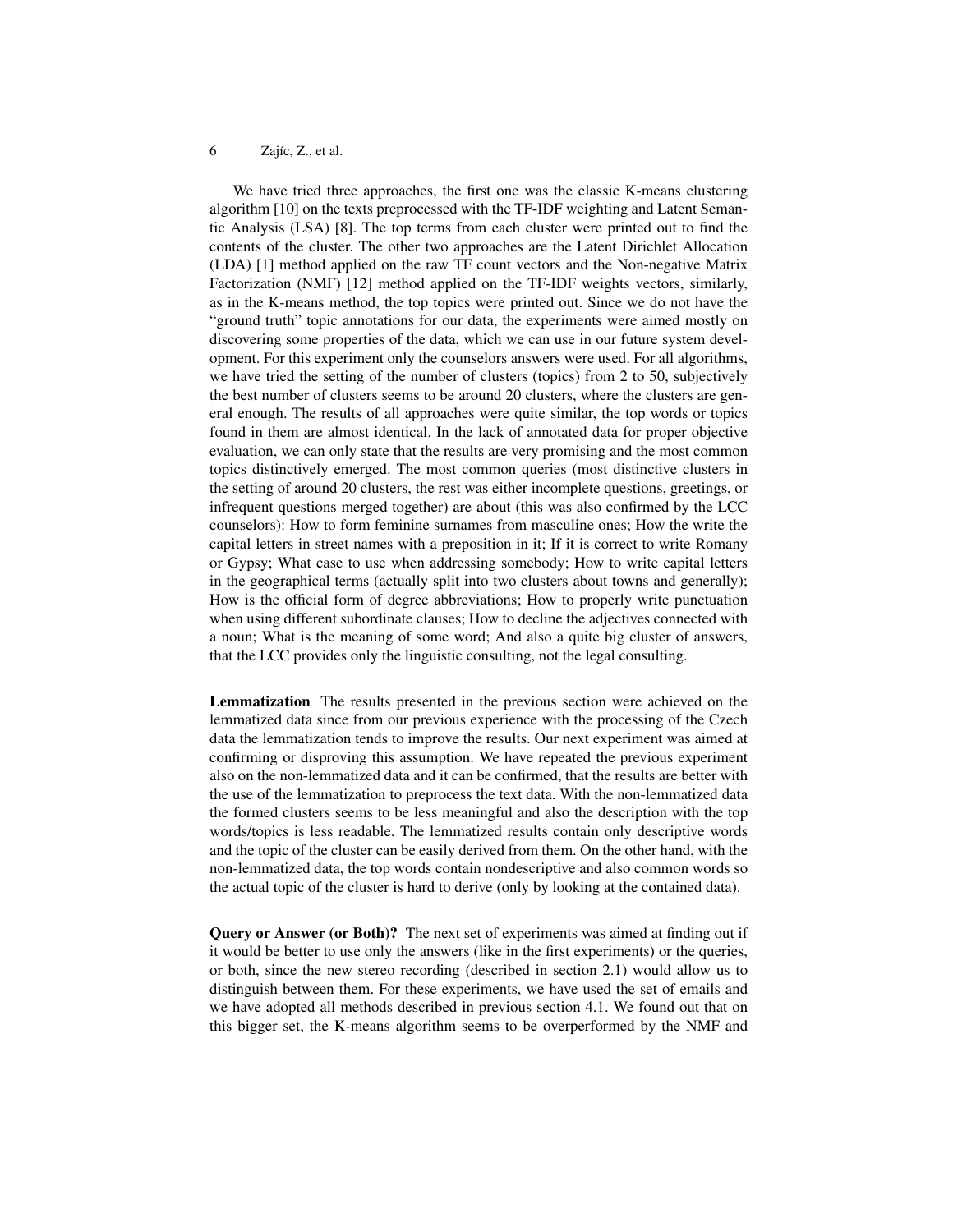LDA, which performed quite alike. The most common topics found in the previous experiments were confirmed. We have found out that the best option is to use only the counselor answer since it tended to form the most compact clusters/topics, using only the queries seems to form the least meaningful clusters. We have looked into the data for the reason of this effect and we have found out, that the counselors tend to form the answers in a more general way than the query is.

#### 4.2 Supervised Topic Detection

In the second experiment, we focus on the query from the telephone calls. Each call contains generally more than one query. Therefore, we cut each call into parts with one question about a particular topic. This division of calls was made manually by LCC counselors, the automatic division will be solved later in this project using methods for spoken language understanding [18].

Our dataset consist of manually transcribed 607 parts of historical mono phone calls and automatically transcribed (by our ASR system) 3128 parts of actual stereo phone call, all divided into 20 categories by their topic. This 20 categories were manually assigned by counselors from LCC and corresponds with higher level of the linguistic topic tree (for example "semantics" or "lexicology"). The division of phone call into categories is not uniform, some categories contain only a few parts. The setting of this experiment (mainly the number of categories, the using of lemmatization and experiments only on answer) is based on previous findings (see section 4.1).

In preprocessing stage, all uppercase characters were lower-cased and all digits were replaced by one universal symbol, lemmatization using MorphoDiTa  $[17]$  tool<sup>1</sup> and stop word removal was applied to all data.

Our results (see Table 4.2) were gained using simple supervised classificaton algorithm Linear Support Vector Machine (SVM). This algorithm uses a different inputs: *TF-IDF* weights with dimension  $D = 5000$ , *doc2vec* features also with dimension  $D = 5000$  created by Gensim package [16], both of these vectors after LSA dimensionality reduction ( $D = 200$ ) and their combination (by concatenation of these two vectors) after LSA dimensionality reduction ( $D = 200 + 200$ ). The Accuracy measure is applied on different parts of our dataset and represents the percentage of correctly classified parts of transcribed phone calls (i.e., show what percentage of the parts is assigned to the correct topic). 10-fold cross-validation was used to get the results.

The amount of manually transcribed data is considerably smaller in comparison with the ASR transcriptions but contains less mistakes in annotation, therefore the results on these different data are comparable.

The experiments shows the best results using all data (manual and ASR transcription, query and answer) for training the classifier. The main reason for this is the limited amount of training data, so the premise about the superiority of answers data from the previous experiment in 4.1 has not been confirmed.

The *TF-IDF* approach exceeded the *doc2vec* in this task, as in work [19, 9]. The special character of the data in this project (e.g. linguistic terms) is not precisely represented by generally trained feature extractor based on *doc2vec* from Gensim package.

<sup>1</sup> ufal.morphodita at https://pypi.python.org/pypi/ufal.morphodita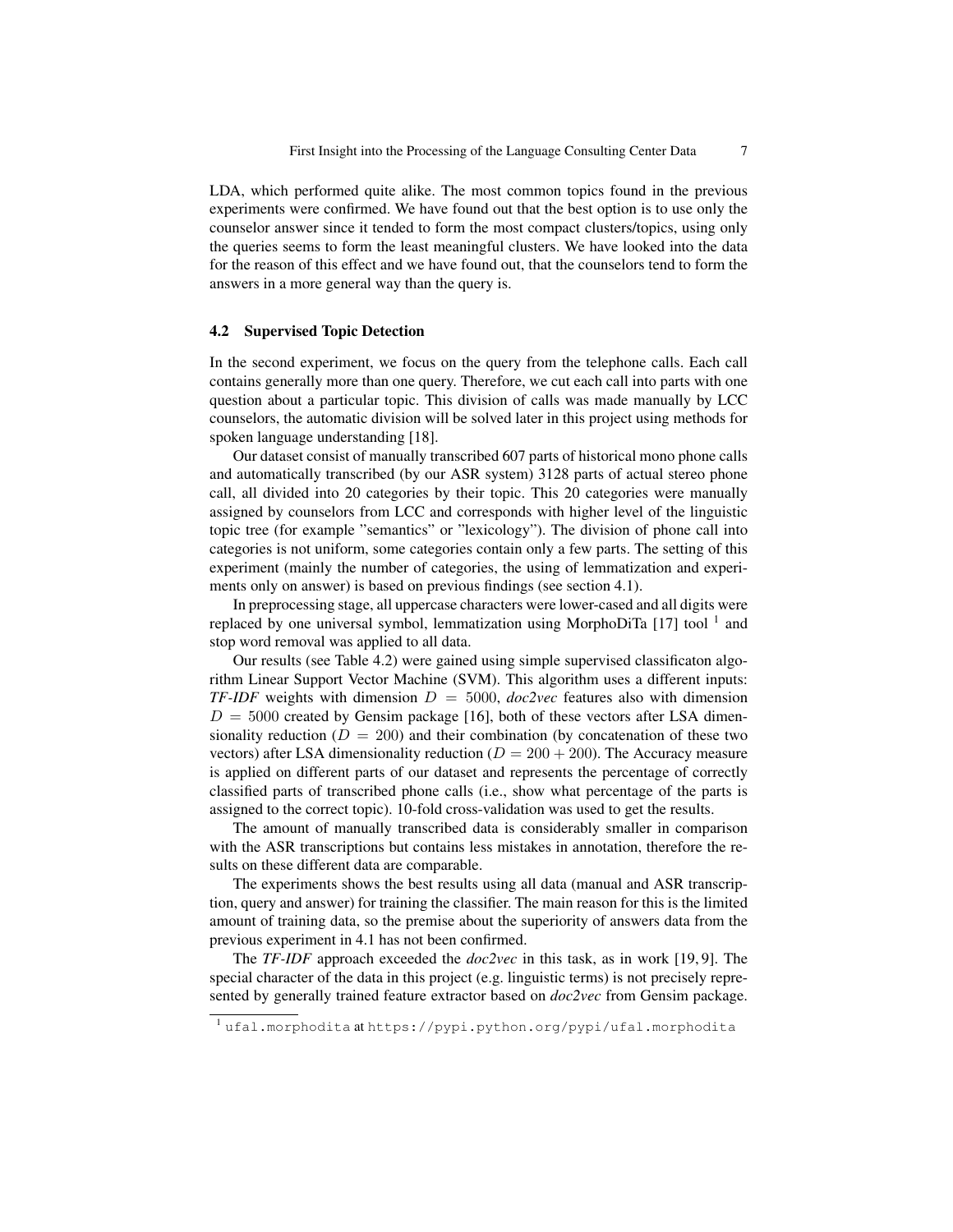|                                    | <i>Accuracy</i> of methods [%]  |       |       |       |                                                      |
|------------------------------------|---------------------------------|-------|-------|-------|------------------------------------------------------|
|                                    | Linear SVM method with features |       |       |       |                                                      |
| Data                               |                                 |       |       |       | $TF$ -IDF $TF$ -IDF $ doc2vec doc2vec $ TF-IDF (LSA) |
|                                    |                                 | (LSA) |       | (LSA) | $+ doc2vec(LSA)$                                     |
| <i>manual transcription</i>        | 76.58                           | 75.20 | 69.87 | 66.45 | 76.84                                                |
| ASR transcription                  | 76.56                           | 70.33 | 69.28 | 66.93 | 73.44                                                |
| $ ASR$ transcription - answer only | 74.56                           | 65.23 | 63.78 | 61.54 | 69.05                                                |
| all                                | 77.92                           | 71.14 | 70.86 | 68.36 | 75.19                                                |

Table 2. Accuracy [%] of topic detection on transcribed telephone data.

Also the limited length of a query (400 word on average) tends to prefer the *TF-IDF* approach before *doc2vec* approach.

After the dimensionality reduction of the input vector by LSA the result decrease minimally. Then, the combination of these two methods (after LSA) brings almost the same accuracy as the *TF-IDF* approach with full dimension.

# 5 Conclusions

The objective of this paper is to verify the feasibility of the goals of this project and to introduce the first results made on the available data. Looking at the first results of our ASR system (with the stereo data, domain LM) we can say that our system is designed correctly and the results are promising.

The topic-oriented text together with a large portion of manual transcripts could improve the performance of the recognition task and also enable the appropriate topic identification. The experiments with topic detection introduced a reasonably effective approach of the textual transcribed phone calls query. The manually transcribed data shows a slightly better results, nevertheless, the ASR transcription proved the practicability of our approach and with increasing the number of data the accuracy will rise.

The presented results with the processing of the available data show the first step to fulfill the goal of the project: to publish these unique data acquired from the queries from the LCC and to create an on-line linguistic database.

Acknowledgements. This research was supported by the Ministry of Culture Czech Republic, project No.DG16P02B009. Access to computing and storage facilities owned by parties and projects contributing to the National Grid Infrastructure MetaCentrum, provided under the programme "Projects of Large Research, Development, and Innovations Infrastructures" (CESNET LM2015042), is greatly appreciated.

## References

- 1. Blei, D.M., Ng, A.Y., Jordan, M.I.: Latent dirichlet allocation. J. Mach. Learn. Res. 3, 993– 1022 (Mar 2003)
- 2. Bryant, R., Madsen, L., Meggelen, J.V.: Asterisk: The Definitive Guide: The Future of Telephony Is Now. O'Reilly Media, 4th edn. (2013)